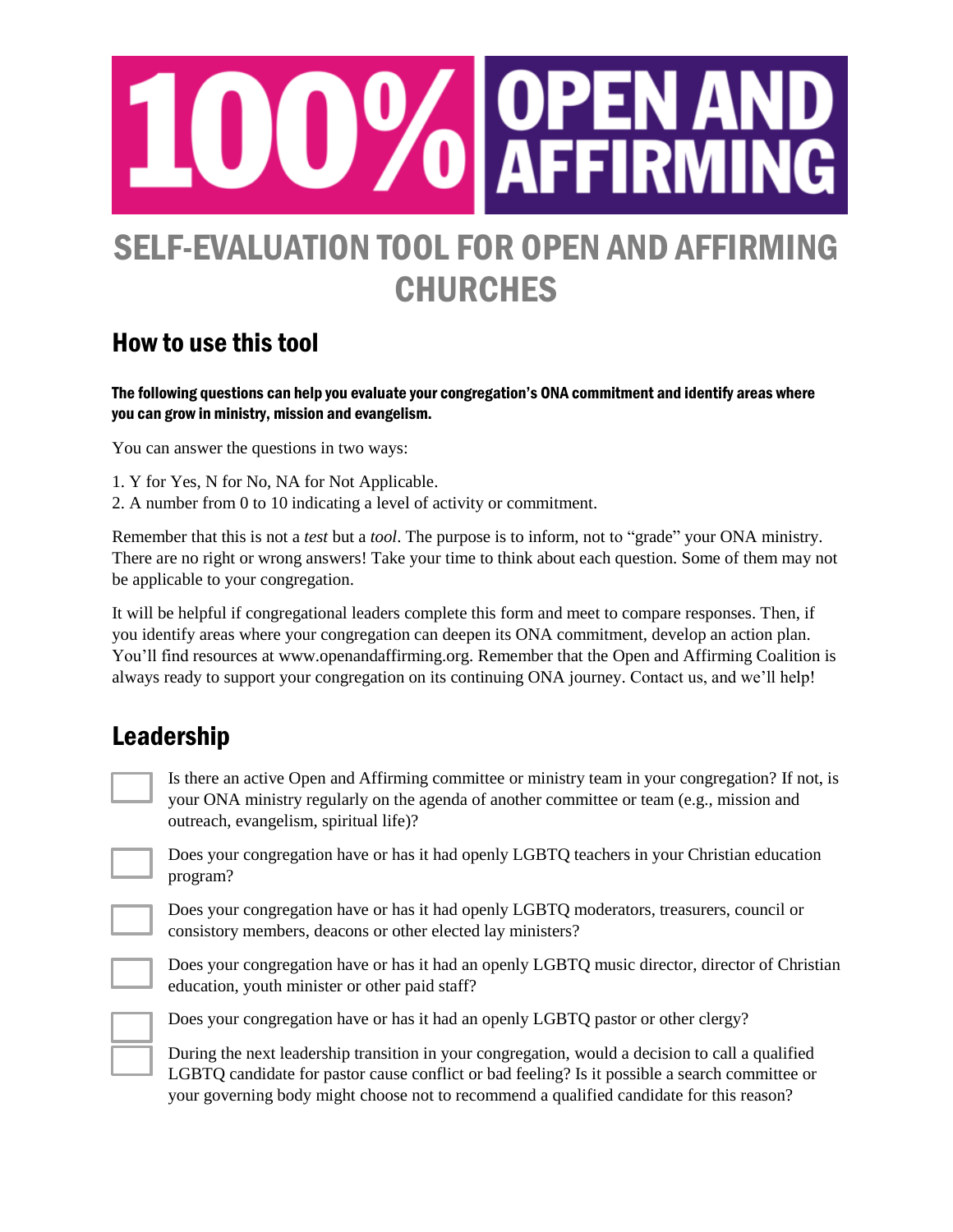#### Transgender inclusion

**\_\_\_\_** If your congregation has not updated your ONA covenant to include a clear welcome to the transgender community, do you have a plan to amend the covenant after a period of study and dialogue?



**\_\_\_\_** Does your congregation offer gender-neutral bathrooms? If not, are you planning a conversation about why inclusive bathroom facilities are important for your transgender members and visitors?

# Evangelism through mission and ministry

**\_\_\_\_** Does your congregation have a relationship with the LGBTQ community center in your town or city? Do you support the center financially and encourage your members to volunteer? If there is no community center, would you consider working with other welcoming congregations to organize one?



**\_\_\_\_** Does your congregation have a relationship with LGBTQ groups on college campuses and with GSA groups (Gay-Straight Alliance) in local schools?

**\_\_\_\_** Does your congregation work with other welcoming congregations and the LGBTQ community to hold local schools accountable to anti-bullying policies?

**\_\_\_\_** Does your congregation offer meeting space to LGBTQ groups in your community, e.g., recovery groups, safe space for LGBTQ youth, PFLAG?

Does your congregation offer programs for LGBTQ seniors, e.g., a weekly coffeeshop and other social activities? Have you reached out to LGBTQ seniors in retirement communities and nursing homes? Has the congregation sponsored a public forum to learn more about the needs of LGBTQ elders?



**\_\_\_\_** Do leaders of your congregation meet on a regular basis with other ONA churches and welcoming congregations of other traditions in your community?

**\_\_\_\_** Is your congregation active in your Conference's ONA Coalition (or ONA Ministry Team)? If there is no ONA Coalition in your Conference, are you willing to work with your Conference Minister to organize one?

**\_\_\_\_** Does your congregation work with the LGBTQ-rights lobby in your state? Are you prepared to work with other ONA congregations to advocate for legal protection from discrimination in housing and employment, effective anti-bullying policies in schools, transgender rights, LGBTQ asylum-seekers, or other basic human rights for the LGBTQ community?

**\_\_\_\_** Does your congregation have a relationship with the Open and Affirming Coalition, and is an annual contribution to the Coalition part of your budget? Do you make Coalition pamphlets available in your entrance space, and do you encourage members to subscribe to the Coalition's email newsletter?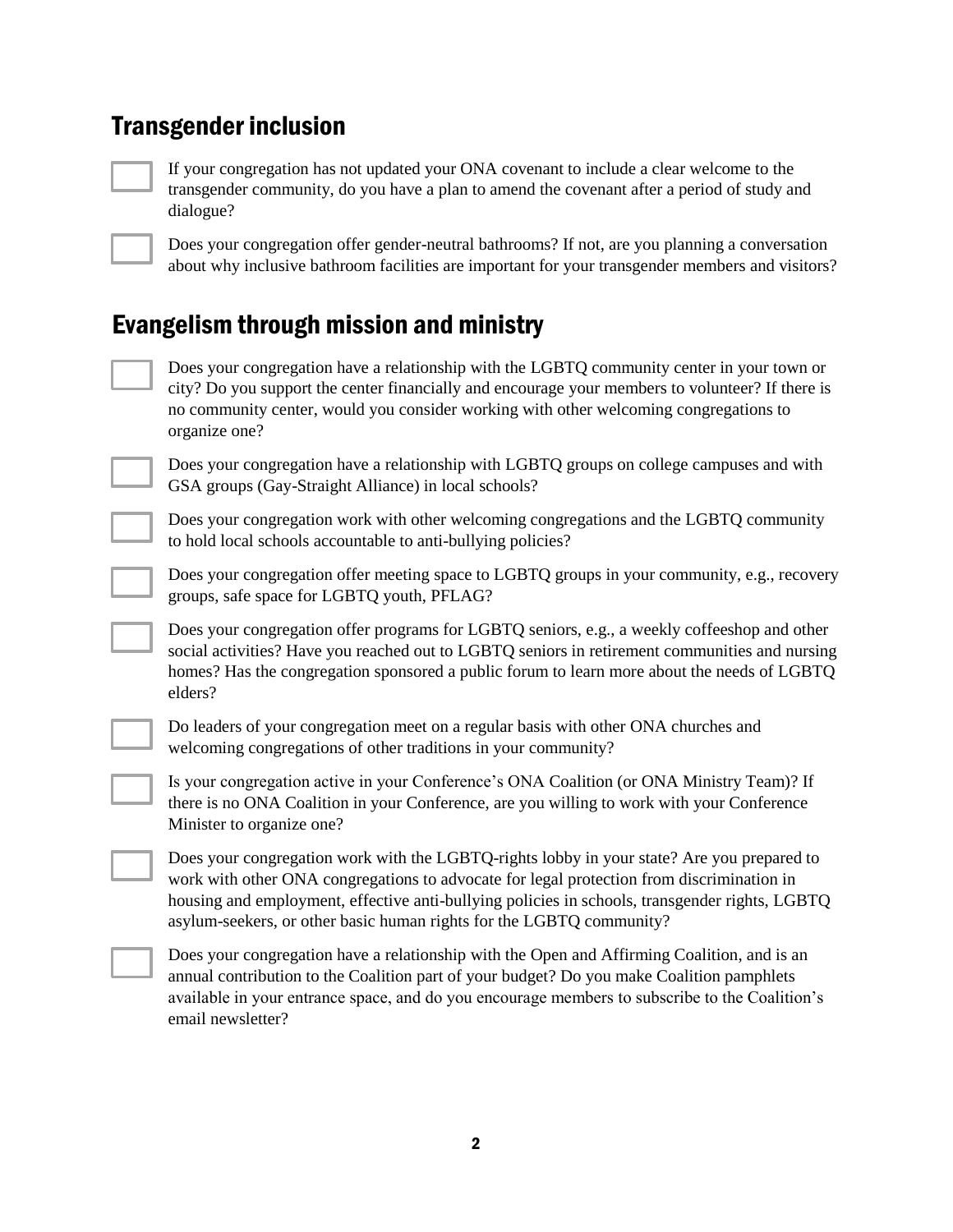#### Evangelism through communication and publicity

**\_\_\_\_** Is your congregation a visible presence in local Pride events?

**\_\_\_\_** Do you celebrate a public renewal of your ONA covenant every year on Pride Sunday, and is it widely publicized in your community?



**\_\_\_\_** Does your congregation offer weddings for same-sex couples, and have you shared this news with the LGBTQ community?

Does your congregation display the official UCC Rainbow Banner or any other rainbow banner, flag or sign outside your building to proclaim your welcome in a way that passers-by can easily notice?

**\_\_\_\_** Is the UCC Rainbow Comma displayed prominently on your website and Facebook page, along with a brief explanation of "Open and Affirming?"

**\_\_\_\_** Does your congregation advertise in the local LGBTQ community newspaper, and does your advertising in other media publicize your welcome to the LGBTQ community?

**\_\_\_\_** Does your congregation use opportunities for free publicity (in cafés and coffee shops, the LGBTQ community center, student centers at local colleges, public libraries, community bulletin boards) to communicate your welcome? Have you designed a colorful brochure or postcard displaying the UCC Rainbow Comma to distribute in these public spaces and at LGBTQ community events?

**\_\_\_\_** Do you encourage and train your members to witness to your welcome with their friends, families and coworkers? Have you printed and distributed a welcoming business card with the UCC Rainbow Comma? Do your members wear the UCC Rainbow Comma pin to encourage conversation?

# Worship

#### See questions on Pride Sunday and same-sex weddings under "Evangelism through Communication and Publicity."

|  | ______ |  |
|--|--------|--|
|  |        |  |
|  |        |  |
|  |        |  |

**\_\_\_\_** Do LGBTQ members serve as liturgists, readers, communion servers, deacons or other worship leaders?

**L** Does your congregation offer prayers in your liturgies that name LGBTQ persons and issues?

**\_\_\_\_** Are anniversaries for LGBTQ partners honored or celebrated in the same way as the anniversaries of all other couples?



**\_\_\_\_** Does your congregation offer rituals for its LGBTQ members around coming-out, gender transitioning, and other life-cycle events?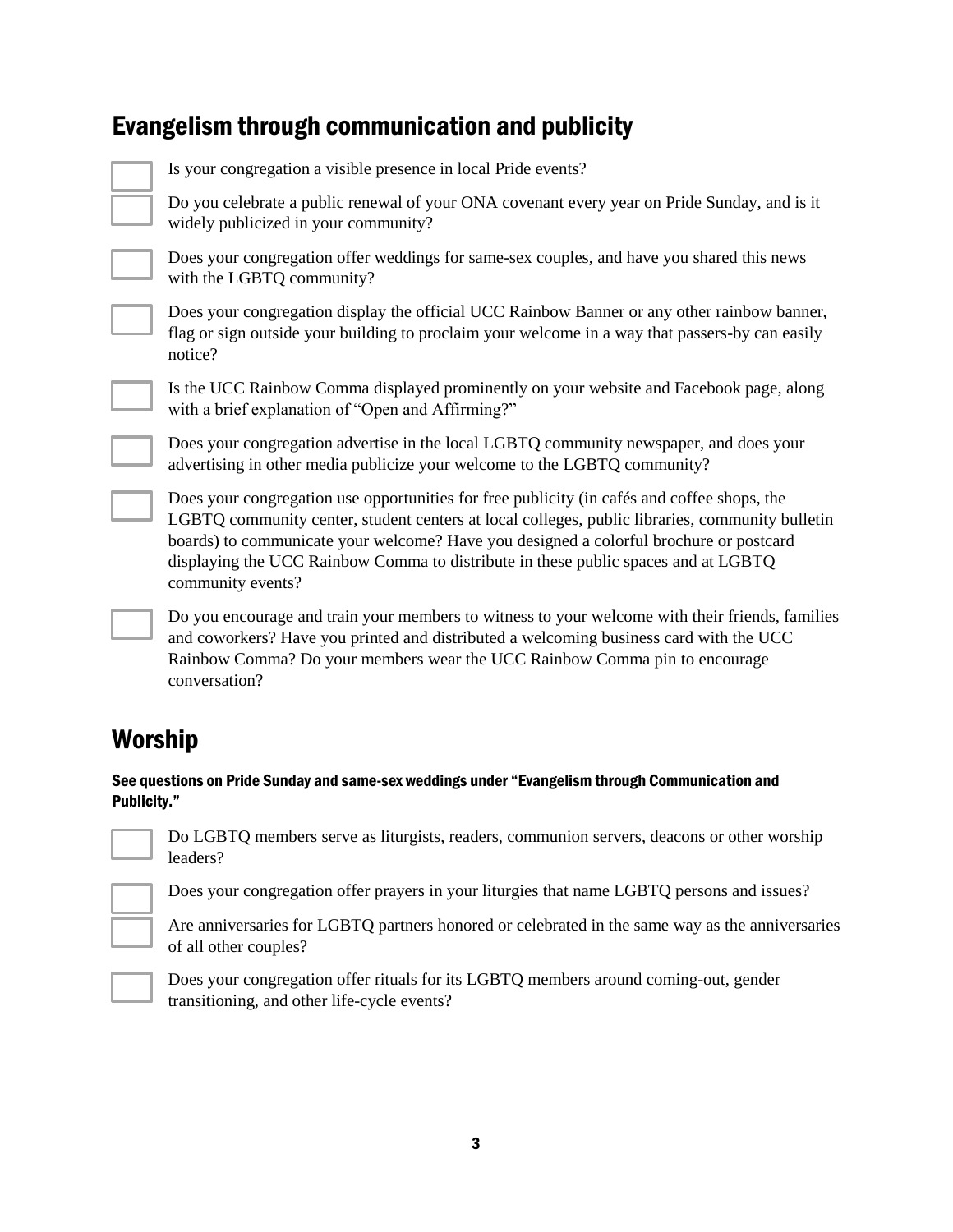#### Adult education



**\_\_\_\_** Does your congregation include a session on your ONA covenant in your new-member classes?

Does your congregation offer adult forums on issues relating to LGBTQ inclusion and justice? How often? Are they well attended?



**\_\_\_\_** Does your congregation offer outside speakers or films on LGBTQ inclusion and justice? How often? Are they well attended?

# Children and youth education

**\_\_\_\_** Is LGBTQ inclusion part of Christian education for elementary age children?

**\_\_\_\_** Is LGBTQ inclusion part of Christian education for junior high age children?

**\_\_\_\_** Is LGBTQ inclusion part of your Confirmation curriculum?

**\_\_\_\_** Is LGBTQ inclusion part of Christian education for high school age youth?

**\_\_\_\_** Do registration forms for Christian education list "Parent 1, Parent 2" instead of "Mother, Father?"

# Remember that your ONA covenant is the beginning, not the end, of your journey!